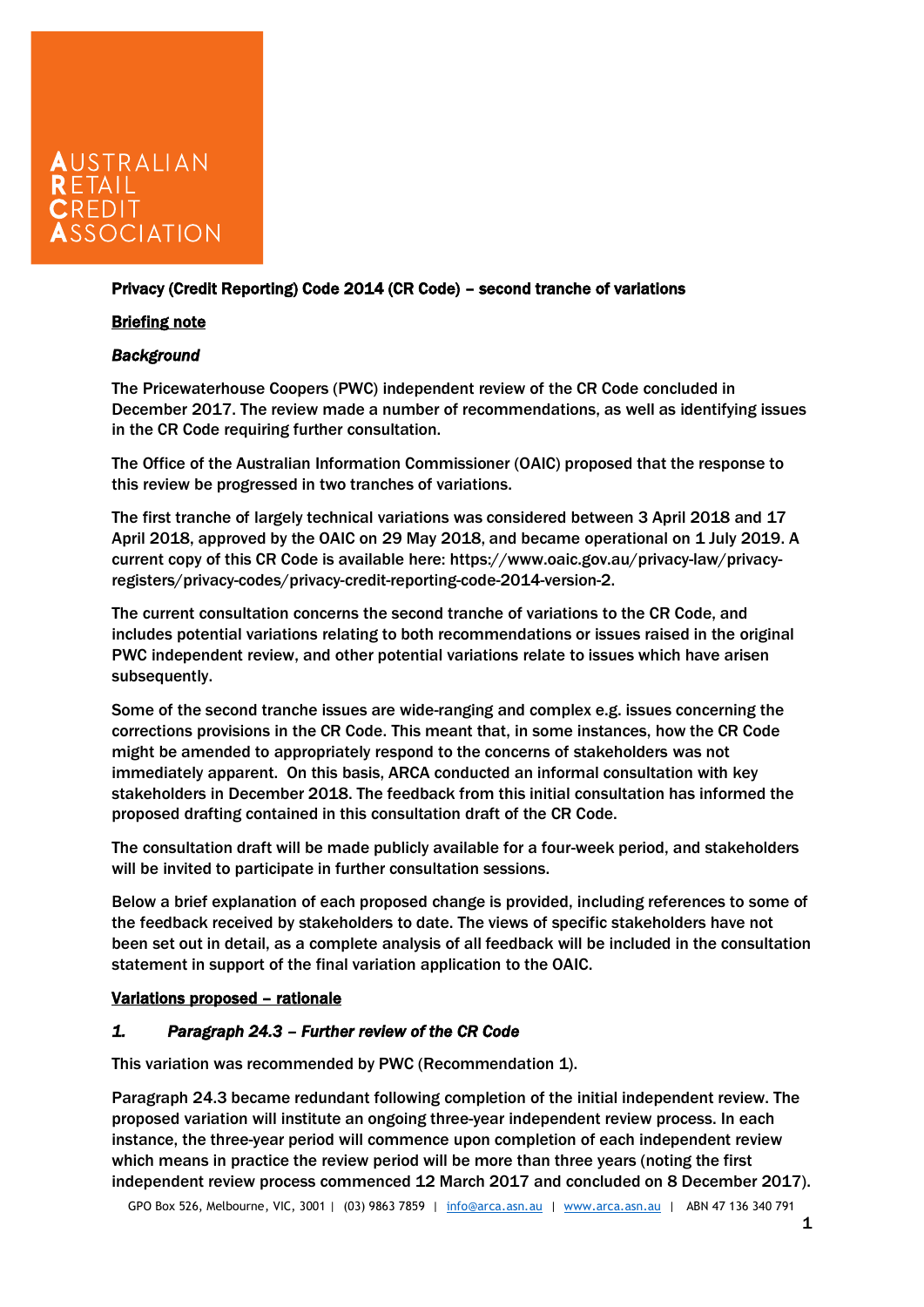Stakeholders were broadly comfortable with a three-year review timeframe. Some preference was expressed for a longer timeframe (five years), however, overall it was felt that a longer timeframe would hamper efficient processing of any CR Code issues.

# *2. Paragraph 19 – Direct marketing practices*

Two variations are proposed to paragraph 19 being the inclusion of provisions restricting the use of pre-ticked marketing consents for free credit reporting applications (19.3) and requiring credit reporting bodies (CRBs) to identify differences between free and paid credit reports  $(19.4)$ .

This variation relates, in part, to PWCs' issue 8 (Marketing to consumers who have requested a free credit report). We note that PWC did not recommend a change to the CR Code, on the basis that any such change was outside the scope of the CR Code (and ought to be dealt with under the Australian Privacy Principles or the Australian Consumer Law).

ARCA's view is that both variations are within the scope of the CR Code. Section 20R(4) of the Privacy Act provides that CRBs must give access to credit reporting information in the manner set out in the CR Code. This is a broad provision. Given the two proposed variations deal with how access is given, it is arguable that they come within the scope of this provision. On that basis, these variations are within the scope of section 26N(2) of the Privacy Act (which sets out matters the CR Code must deal with, relevantly including provisions permitted by Part IIIA).

Stakeholders provided a broad level of support for both variations.

# *3. Paragraph 11 – inclusion of writ and summons information on credit reports*

This variation excludes originating process<sup>1</sup> from the meaning of 'publicly available information'.

This proposed variation corresponds to PWC's issue 14b. PWC did not recommend a change to the CR Code, on the basis that imposing a restriction on the reporting of writs and summons information may require a change to the Privacy Act and would represent an effective policy switch.

This proposed variation attracted a split in stakeholder views, with some industry stakeholders opposed to a variation, yet with other industry stakeholders, consumer advocates and the Australian Financial Complaints Authority (AFCA) in favour of a variation.

ARCA has included the proposed variation in the consultation draft for the principal reason that it appears that the inclusion of originating process as publicly available information is a loophole in the drafting of the Privacy Act, and contrary to the underlying intent.

The underlying intent of the 'court proceedings information' definition in section 6(1) is to ensure the only type of court proceedings information available on credit reports is a credit judgement. An earlier iteration of the 'court proceedings information' definition referred broadly to 'information about a judgment'. In response, in October 2011, the Senate Finance and Public Administration Legislation Committee recommended strengthening this definition, citing concerns with the prospect that this could allow the disclosure of originating summons on credit reports. Submissions to the Committee noted that originating summons could impact an individual's credit file even without liability having been established, moreover the summons did not necessarily have to relate to credit.

-

<sup>1</sup> 'Originating process' has been used rather than 'writ and summons' or 'originating summons' to ensure the term applies to all jurisdictions, across differing terminology.

GPO Box 526, Melbourne, VIC, 3001 | (03) 9863 7859 | [info@arca.asn.au](mailto:info@arca.asn.au) | [www.arca.asn.au](http://www.arca.asn.au/) | ABN 47 136 340 791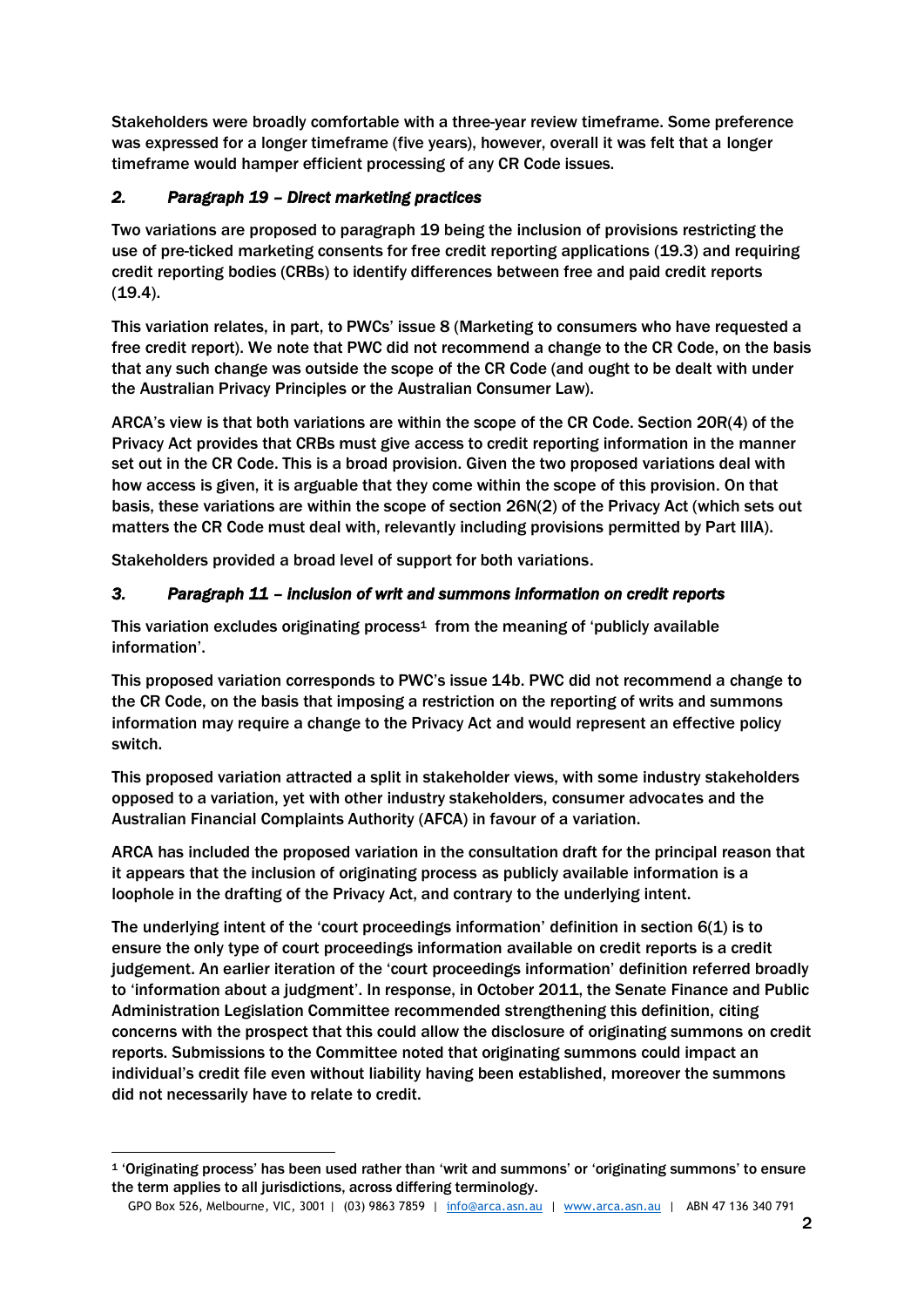ARCA has formed a view that the same concerns which saw the restriction placed on the 'court proceedings information' definition should apply to the publicly available information definition restricting the use of this definition to report originating process.

In addition, a further reason in support of the proposed variation is that no retention period applies to publicly available information (as the information can be disclosed so long as it remains 'publicly available'). This could mean originating proceedings could remain on credit files in excess of the five-year retention period that applies to court proceedings information (section 20W(b), Item 8).

# *4. Paragraph 17 – notification where allegations of fraud*

This proposed variation corresponds to PWC's issue 21. While PWC did not issue a recommendation to vary the CR Code to address this issue, it did recommend further consultation. It was suggested that the further consultation focus on the appropriateness of the ban period process, and the prospect of imposing obligations on CPs and CRBs (to relieve the burden on consumers).

One suggestion to improve the current fraud processes was to include provision in the CR Code requiring a CRB to act as an 'information hub' where fraud had occurred.

Stakeholder feedback raised concern with difficulties that may arise in this approach. In particular, there was concern that a CRB, acting on the individual's behalf, may notify CPs who have not been impacted by the fraud and those CPs may take action to limit their exposure (including freezing or suspending credit). Further, insofar as the fraud had resulted in applications made in the individual's name, it wasn't clear why the CRB wouldn't already be acting as a 'correction hub' (to fix the incorrect applications with each of the relevant CPs) under the existing first responder correction provisions.

All stakeholders expressed a level of support for the inclusion of a provision in the CR Code which would enable the co-ordination of ban periods across CRBs. The proposed variation to paragraph 17 seeks to impose a new obligation on a CRB to contact other CRBs on behalf of the individual where it is notified that the individual requires a ban period to be implemented with these additional CRBs. The proposed variation drafting does not also cover the extension of the ban period, on the basis that (at this point) the individual may be better placed to identify which CRB has been impacted (and may not wish to continue the ban with multiple CRBs). However, feedback is sought from stakeholders as to whether there is a need to make further amendment to the variation to also cover the extension of the ban period.

#### *5. Paragraph 6.2(a) – account open date*

This issue was not raised at the time of the PWC review, but has been identified as an issue for credit providers who are now transitioning to comprehensive credit reporting (CCR). Credit providers have identified that the concepts of 'credit being made available' and 'under the terms and conditions' may sometimes be contradictory. For instance, a credit card may, under its terms and conditions, not be treated as open until it is activated by the customer, but it may still be available to the customer in the sense that the credit is otherwise in place.

The proposed variation addresses these concerns by proposing two new definitions for account open date, one for credit and charge card products, and the other for all other credit products. The account open date, in each instance, is intended to more closely to when the credit liability exists or is created within the credit provider's systems.

Stakeholders have expressed support for this variation, on the basis that it supports greater clarity and consistency in reporting. Industry stakeholders are expected to continue to provide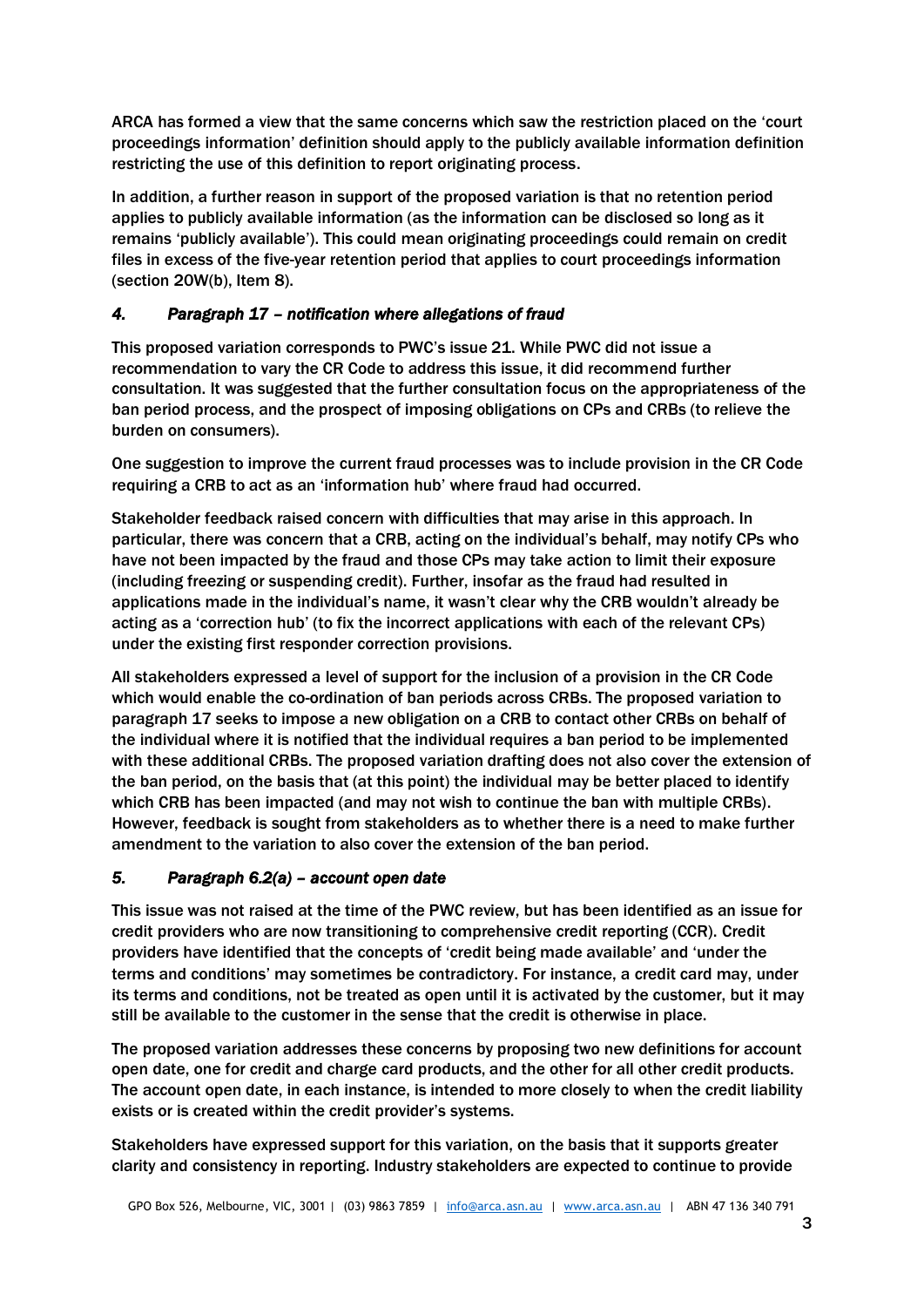feedback on the proposed variation wording, to confirm that it aligns with current practices. Feedback will also be sought from stakeholders as to whether there will be a need to include a grandfathering provision, similar to the approach taken to the change to the account close date (paragraph 6.2(c)) definition.

# *6. Paragraph 8 – RHI assessment*

This issue was not considered by PWC, as it is an issue which has arisen since the PWC review.

The proposed variation addresses an inconsistency in how repayment history information (RHI) is assessed, when comparing the requirements of subparagraphs 8.1(a) and 8.2(c). From discussions with ARCA Members, we understand that there are currently two approaches utilised for RHI assessment. The first approach relies on the wording of 8.1(a) to assess the RHI reported based upon the 'worst' RHI position during the month (allowing for the grace period). The second approach relies on the wording of  $8.2(c)$  (and the view that  $8.1(a)$  is consistent with this wording) to assess the RHI based on the 'point in time' RHI position at the time of the reporting period (again, allowing for the grace period).

Stakeholders provided feedback that a single approach to RHI assessment should be adopted, with a point in time assessment being preferred. On that basis, minor amendments have been made to paragraphs 8.1 and 8.2 to clarify that any RHI assessment must take into account any payments made by an individual during the relevant RHI month. This removes the possibility that a CP will assess an individual's RHI without taking all payments into account, and instead reflecting what the RHI was whichever day in the month that the individual was at their most overdue.

A further minor amendment in RHI reporting is proposed, which is to change the RHI code '7' (which indicates a payment is 180 days or more overdue) with the RHI code 'X'. The industry practice is already to use the RHI code 'X' in these situations, and we understand most stakeholders are familiar and comfortable with this practice. Further, unlikely the other RHI code numbers which represent a tightly defined time period, the current RHI code '7' represents a potentially open-ended time period. Using an 'X' code arguably more accurately represents the nature of the RHI being reported.

# *7. Paragraph 21 – ISO references*

This issue was not considered by PWC, as it is an issue which has arisen since the PWC review.

It has been identified that the ISO standard referred to in paragraph 21.1 (*ISO 10002-2006 Customer satisfaction – Guidelines for complaint handling in organisations*) had been superseded in 2018. The variation includes the updated ISO standard (*ISO 10002:2018(E) Quality management - Customer satisfaction - Guidelines for complaints handling in organisations)*, and makes minor amendments to the cross-references to that standard.

# *8. Paragraph 20 – corrections issues*

The PWC review had identified the following corrections issues which required further consideration (issue 18):

- Review of correction timeframe possible shortening of the 30-day correction time period in certain circumstances.
- Separating obligations of CPs and CRBs in paragraph 20.3.
- Including identification information in paragraph 20.9 notifications (this was addressed in the first tranche of variations).

GPO Box 526, Melbourne, VIC, 3001 | (03) 9863 7859 | [info@arca.asn.au](mailto:info@arca.asn.au) | [www.arca.asn.au](http://www.arca.asn.au/) | ABN 47 136 340 791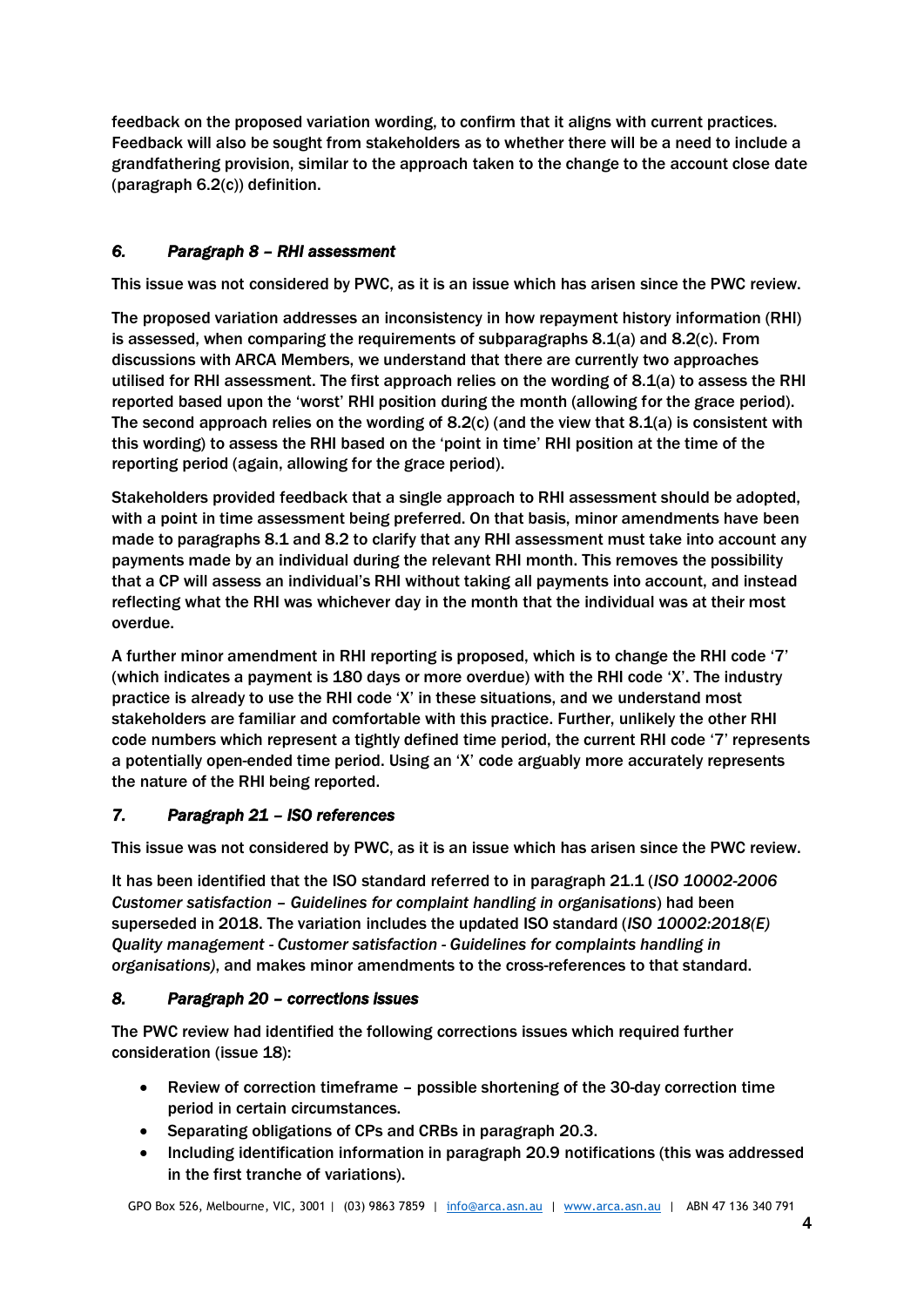- Imposing responsibility for correction on the original CP in debt transfers.
- Requiring better internal dispute resolution (IDR) procedures for CRBs.

In the initial consultation, stakeholders were asked to consider these specific issues, and to identify possible variations to the CR Code that could be made, and how each of these variations would resolve the identified issues. ARCA has noted that some of the issues raised about corrections tend to be anecdotal in nature, and there was not a great deal of substantive evidence (whether aggregated figures or case studies) which would assist evaluation of possible alternative drafting. For this reason, ARCA has not sought to vary the CR Code to include the more substantive variations proposed (for example, separating the obligations of CPs and CRBs) because there is no evidence that this variation would resolve an underlying issue with current corrections processes.

ARCA has also noted that some issues are particularly complex, for example the imposing of responsibility for correction on the original CP in debt transfers, which involves issues arising from debt assignment contracts, as well as problems with the debt transfer process. While stakeholders did acknowledge a need to address these issues, it is apparent (principally due to concerns about the lawfulness of any 're-assignment' of liability) that the CR Code is not the appropriate means to resolve these issues.

ARCA has proposed two variations to the corrections provisions, as follows:

- Timeframes for consultation requests: A range of stakeholders (including consumer advocates, debt buyers and mortgage insurers) shared a common concern with the first responder provisions, and particularly, the current drafting of paragraph 20.2 of the CR Code which imposes an obligation on a 'consulted CP or CRB' but without a specific timeframe for that consulted CP or CRB to respond (beyond 'as soon as reasonably practicable'). The proposed variation addresses this concern by implementing a consultation timeframe, to ensure the consulted CP or CRB is obliged to respond to the consultation request so that the first responder CP or CRB can meet their 30-day correction timeframe.
- Shortened timeframe for response to correction requests: Stakeholders also raised some concern with the strict reliance on the 30-day correction timeframe, even in straight-forward situations. Industry indicated that it would process corrections with expediency, but implementing a blanket reduction in the 30-day correction timeframe for 'simple situations' could be difficult, given apparent 'simple situations' could sometimes become more complex than anticipated. Noting this concern, the second proposed variation to the corrections provisions (paragraph 20.4) introduces an obligation for a CP or CRB to, as soon as practicable, both determine whether a correction should occur, and then, to correct the information (if required). These obligations should provide an ability for expedient correction processes, but without implementing a blanket reduction in the timeframe for 'simple situations'.

# *9. Paragraph 10.1 – Payment information*

This issue was not considered by PWC, as it is an issue which has arisen since the PWC review.

The proposed variation relates to a view provided by the OAIC to ARCA in December 2018, on the OAIC's interpretation of 'payment information'. Relevantly, the OAIC provided an opinion that paragraph 10.1 of the CR Code lists circumstances in which an overdue payment is taken to be paid. In practical terms, this means each of the disclosures in paragraph 10.1 ought to then result in a disclosure of 'Paid' ('P') code, rather than other codes (in the context of the OAIC's view, this then has meant the 'Settled' ('S') code is no longer able to be disclosed).

GPO Box 526, Melbourne, VIC, 3001 | (03) 9863 7859 | [info@arca.asn.au](mailto:info@arca.asn.au) | [www.arca.asn.au](http://www.arca.asn.au/) | ABN 47 136 340 791